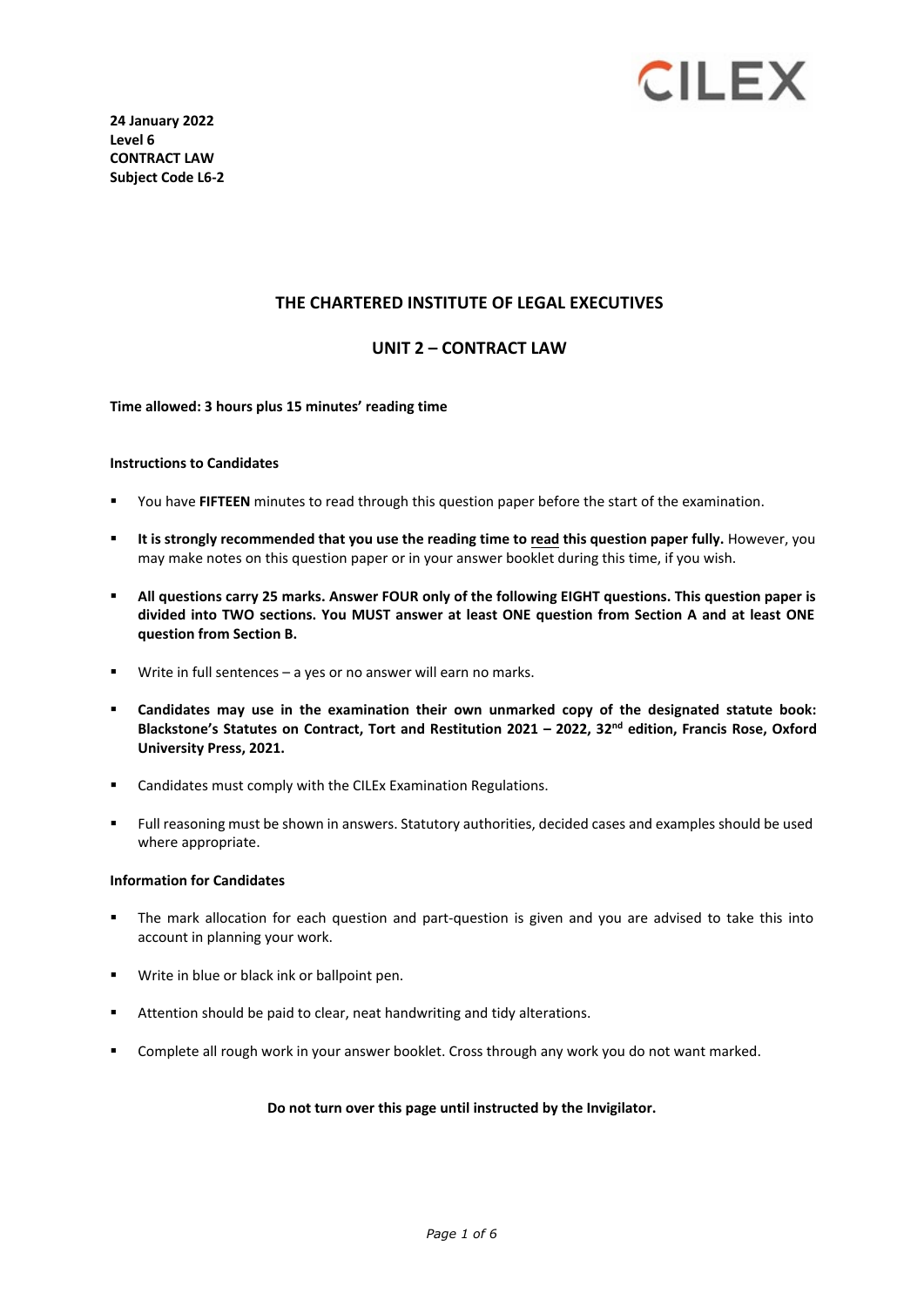## **SECTION A (Answer at least one question from this section)**

1. Critically analyse how the courts have attempted to develop the test for remoteness of loss following a breach of contract.

*(25 marks)*

- 2. Critically evaluate, in the context of a contractual claim for misrepresentation:
	- (a) the principle that the misrepresentation must induce the claimant (reliance);

*(10 marks)*

(b) the remedy of rescission and its availability.

*(15 marks) (Total: 25 marks)*

3. Critically assess how true it is that both offer and acceptance must be actually communicated to create a valid contract.

*(25 marks)*

- 4. Critically analyse to what extent the rule that fresh consideration must be provided can be avoided through:
	- (a) the exception of *implied assumpsit* (implied promise) to the rule of past consideration;

*(10 marks)*

(b) promissory estoppel.

*(15 marks) (Total: 25 marks)*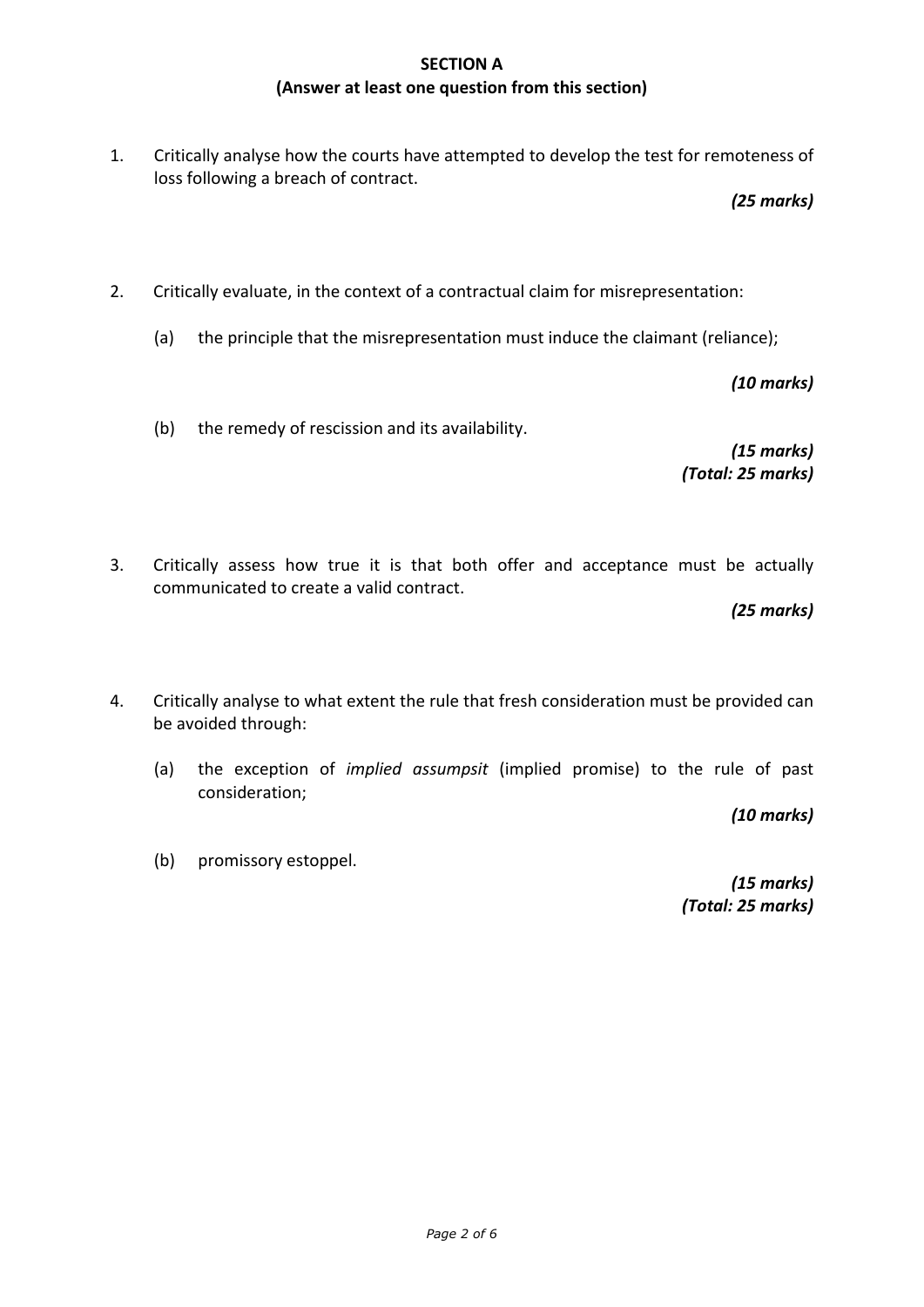## **SECTION B (Answer at least one question from this section)**

### **Question 1**

A number of years ago, Alison was diagnosed with a terminal illness. In 2019, suffering from increasingly poor health, Alison decided to sell her business and retire. Having been told by her doctor that she was unlikely to live for more than two or three more years, Alison was keen to provide for her daughter, Claire, although she worried that Claire tended to spend rather than save her money.

Bart offered Alison £600,000 to buy her company. Alison agreed with Bart that she would sell him the business for £600,000, with £100,000 payable immediately to Alison and the remainder to be paid to Claire in instalments of £50,000 a year for the next ten years. Bart paid the £100,000 due to Alison immediately and also made the £50,000 payments to Claire due in 2020 and 2021.

Alison died in October 2021. Bart has refused to make the payment to Claire due at the start of 2022, on the basis that he made the contract with Alison, not Claire. Claire is one of the executors of Alison's estate.

In 2020, after Bart had made the first £50,000 payment, Claire, her husband Deniz and their three young children went on what the brochure called 'the holiday of a lifetime' to the Maldives. The total cost of the holiday was £8,000, which Deniz paid in advance to Excellent Escapes Ltd (EEL), a company that promised 'ultra-luxurious, five-star relaxing bliss'. The contract was made between Deniz and EEL, although it did refer throughout to the 'family holiday'. Unfortunately, the holiday was a complete disaster. The family were accommodated in a two-star hotel that was undergoing extensive building work, so most facilities were closed. The building work began very early in the morning and continued until late at night, meaning that none of the family were able to sleep well throughout their stay.

Advise Claire as to whether she can enforce any of these contracts directly.

*(25 marks)*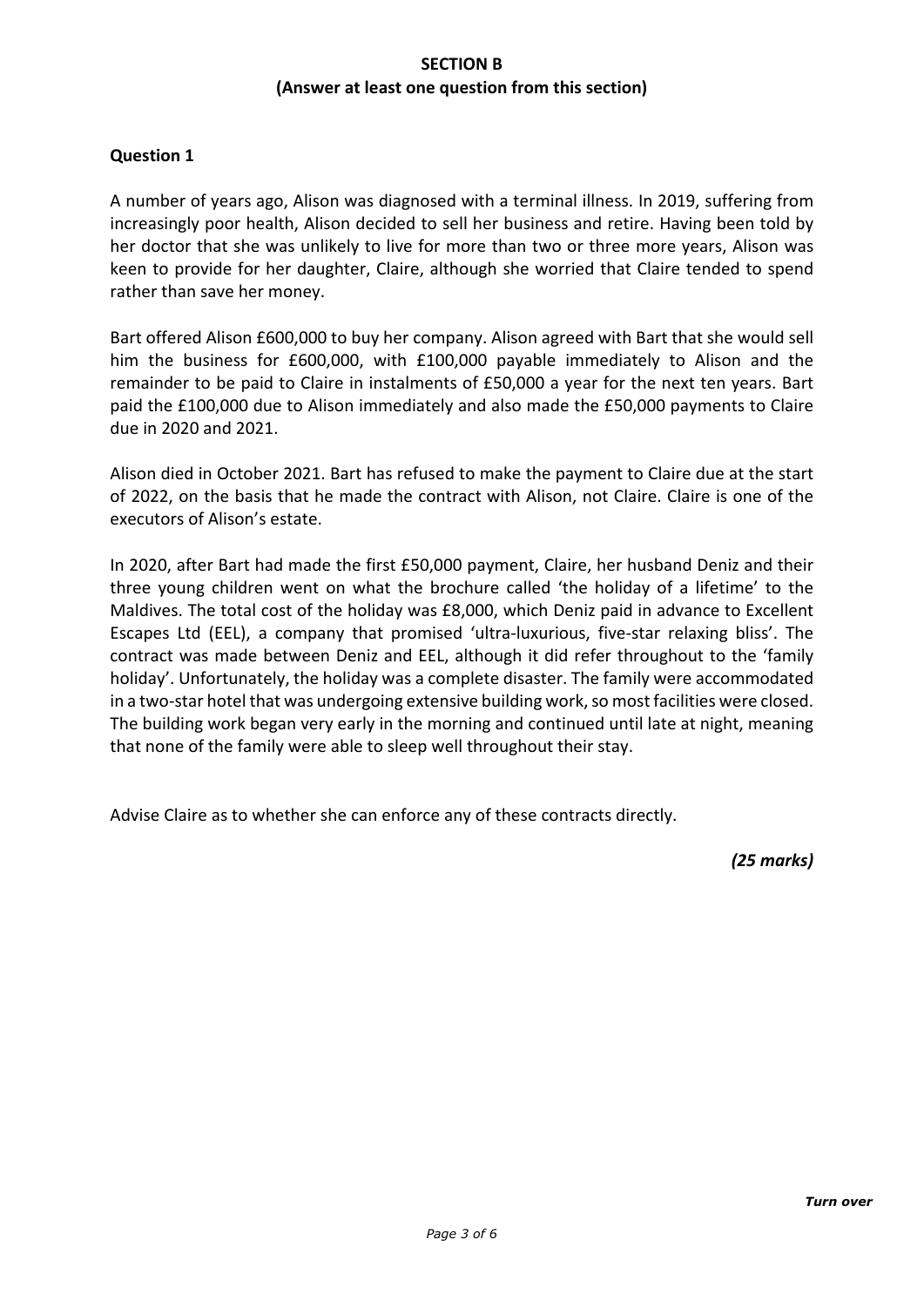# **Question 2**

George's Garage (GG) is a second-hand car dealership in the town of Kempston, owned by George. In June 2021, Harvinder visited GG, looking to purchase a large family car. Harvinder told George that he wanted a car that was safe and fuel-efficient and that would have room for himself, his wife and their four young children. George showed Harvinder one particular vehicle, the Fairfield Fivestar, which he said would be ideal for Harvinder's needs. George told Harvinder that the Fivestar was a 2020 model. Harvinder replied: 'I don't care how old it is. What matters is how safe it is in an accident.' Harvinder was unsure about the £18,999 asking price for the Fivestar, so he left the garage without buying the vehicle.

A few weeks later, still looking to purchase a vehicle, Harvinder visited GG again. The same Fairfield Fivestar was still on sale and the price had dropped to £16,999. Harvinder decided to buy the car. George drew up a written contract, which stated that Harvinder was buying a '2020 Fairfield Fivestar' in 'good working order'. Before he signed the contract, Harvinder asked George if the vehicle had a five-star safety rating, to which George replied: 'Trust me, this is the safest car on the market. You don't need to check that.' Harvinder signed the contract and paid George £16,999 in exchange for the car.

The Fivestar that Harvinder purchased has broken down four times in the last six months. During the most recent repair, the mechanic told Harvinder that the car is actually a 2018 model and has a two-star safety rating.

In October 2021, Isla took her luxury sports car to GG, as she wanted George to make various modifications to it. They agreed that George would carry out the modifications and George said he would 'give you a call when it was done'. As Isla expected that the modifications may take up to a month, and given that the weather was expected to be very bad over winter, she asked George if he had 'a cheap runabout that would handle the snow'. George recommended a very old, but roadworthy, pickup truck that he had for sale for £1,999.

It is now January 2022. Isla is still waiting for George to finish the modifications to her car. She has checked her contract with George and there is no deadline specified as to when the work must be completed. She has also found that the pickup truck she bought does not have fourwheel drive and is completely unsuited to snowy conditions. The truck is also not very fuelefficient, and the air-conditioning on the truck does not work.

Advise GG whether:

(a) the statements made to Harvinder are likely to be terms or representations;

*(13 marks)*

(b) it is in breach of any statutory implied terms in its contract with Isla.

*(12 marks)*

*(Total: 25 marks)*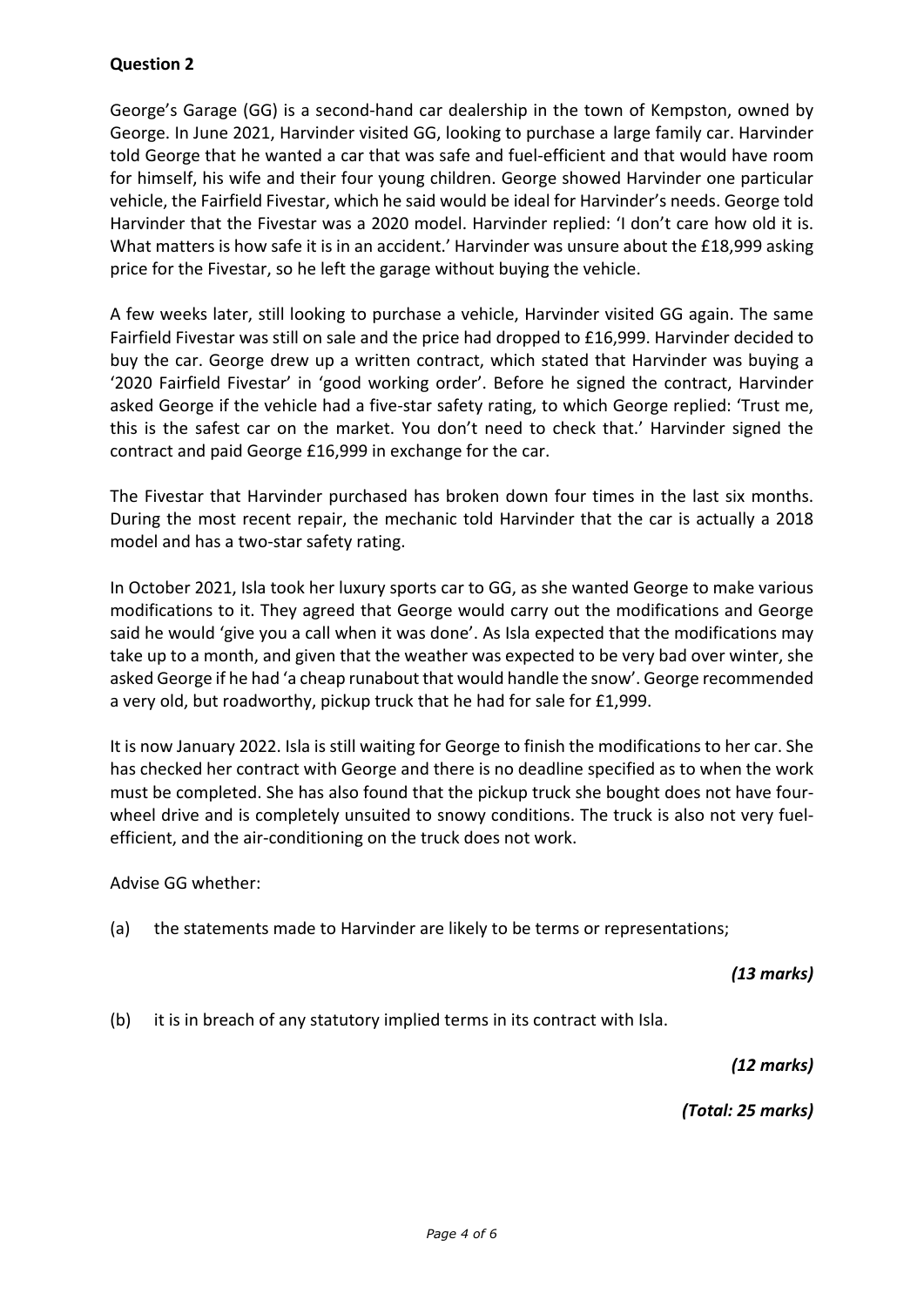# **Question 3**

Kevin is a web developer, who runs a small business designing websites for companies and individuals.

In May 2021, Liam approached Kevin to design a website for his business selling personalised fountain pens. Liam agreed with Kevin that Kevin would design an e-commerce website for Liam for £2,500. The website would allow Liam to take payment from customers directly through the website via major credit and debit cards and using cryptocurrency.

In September 2021, Kevin completed his work on Liam's website. Liam has been very pleased with the design of the website and has had no problem accepting orders via credit or debit card, but he has been unable to accept cryptocurrency payments. In October 2021, Liam paid Melissa, another web developer, £250 to correct Kevin's coding errors, to enable him to take cryptocurrency payments.

In November 2021, Kevin agreed with Naru, a self-published author of romance novels, that he would create a personal website for Naru that showcased his work. Naru agreed to pay Kevin £4,500 to create the website, which would include extracts from Naru's books and discussion forums for Naru's readers. Kevin was about halfway through the work, when Naru cut off all contact with him. Naru has changed the login details for the website, so Kevin cannot work on it any further.

In December 2021, Kevin's cousin Oksana told him that she had long admired his work and would like him to create a website for her business, a national chain of estate agents. Kevin created the website, having worked right across Christmas in order to do so, as Oksana was keen that the website should be ready as soon as possible. Last week, Kevin sent Oksana his invoice for £6,000, but Oksana has emailed him, saying: 'I thought we were family. Family don't pay each other to do each other a favour!'

Liam, Naru and Oksana have not paid Kevin the sums agreed for their websites.

Advise Kevin as to whether he can claim those sums.

*(25 marks)*